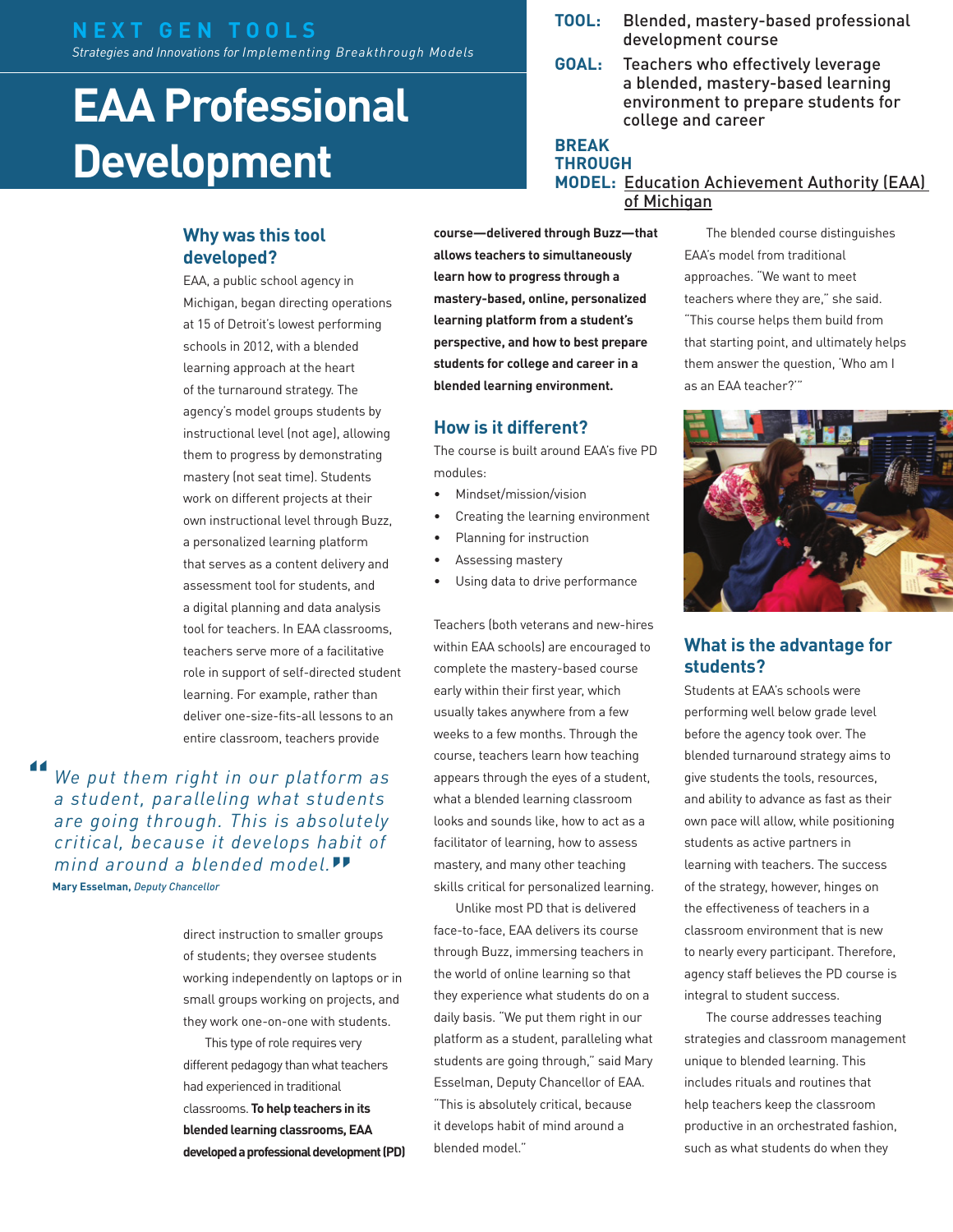enter the classroom, what students do when the teacher is working with a small group, how students should gather for group work, how they access their laptop and materials, and so on. EAA intends to arm teachers with resources and knowledge to help students take advantage of the mastery-based model, through which they can advance to the next grade level and beyond.

## **How does it improve learning?**

EAA's blended PD course gives teachers the tools to enable personalized learning. For example, teachers are not expected to simply adapt lesson plans that were formerly used in a traditional classroom. Instead, the course teaches how to provision the resources, activities, and projects that allow students to advance through blended instructional units. Teachers learn how to facilitate student learning through a four-step cycle: learn (acquire knowledge), practice (demonstrate deeper understanding), assess (common assessment across instructional levels), and apply (performance task).

In the course, teachers also learn how to access professional development resources in Buzz to improve student learning. For example, teachers can access videos of model teachers and an online community of peers who are teaching the same subject. In addition, Buzz's data dashboard enables teachers to use data to inform their practice. They can see mastery of units at the student and classroom level, which might lead them to electronically assign additional resources for struggling students or gather multiple students for small group instruction.

At one EAA school, data show that student learning is improving. In 2013, at the end of its first year in

turnaround, Nolan Elementary-Middle School ranked third out of 124 schools in individual student growth in reading according to data released by Excellent Schools Detroit.

## **What is the advantage for instructors and administrators?**

A personalized, blended classroom and a traditional classroom are

## **What are the challenges?**

Following the face-to-face sessions of the PD course, teachers must find time away from their classrooms to complete the online portion, which is a challenge for busy teachers whose main priority is supporting students. Also, completing the course can take longer for teachers less accustomed to blended learning.

### **Mastery of Mindset/Mission/Vision Module Resources (Learn)** White Papers: Students at the Center Rise of K-12 Blended Learning Handbook 
 Arne Duncan Reflection Video 
Library 
 Classroom 
Visits 
 Reflection: Virtual Parking Lot **Activities (Practice)** Looks Like/Sounds Like (Journal) What It Is/Is Not (T-chart) Challenges/Tools, Shifts (Graphic Organizer) 
 Brainstorm (Wordle) Responding to Student Voice (Concentric Circle) 
 **Project (Apply)** Personal Affirmation Marketing Storyboard **Performance Tasks (Assess) Implementation Plan**

vastly different. The PD modules provide teachers with information about critical elements of blended classrooms, such as instruction, assessing mastery, using real-time data for small group direct instruction, project-based learning, creative use of facility and space, and community partnerships. Each module uses the same four components as the students' instructional units (learn, practice, apply, assess). Like students, teachers choose projects and tasks to demonstrate mastery. Before finishing the course, teachers must do a threeminute presentation to staff at their school, applying the information they learned in the course and sharing their visions of themselves as EAA teachers/ facilitators.

## **What's next?**

EAA continues to enhance the existing blended course in Buzz. However, the agency does not view course completion as the end of PD for its teachers. "The first course is all about filling up the teacher's toolbox, helping them determine how the classroom will look and operate," Esselman said. Year two, which is currently in development, will focus on design thinking including using time, space, and resources (including human resources, such as other adults or exemplary students) creatively in the classroom.